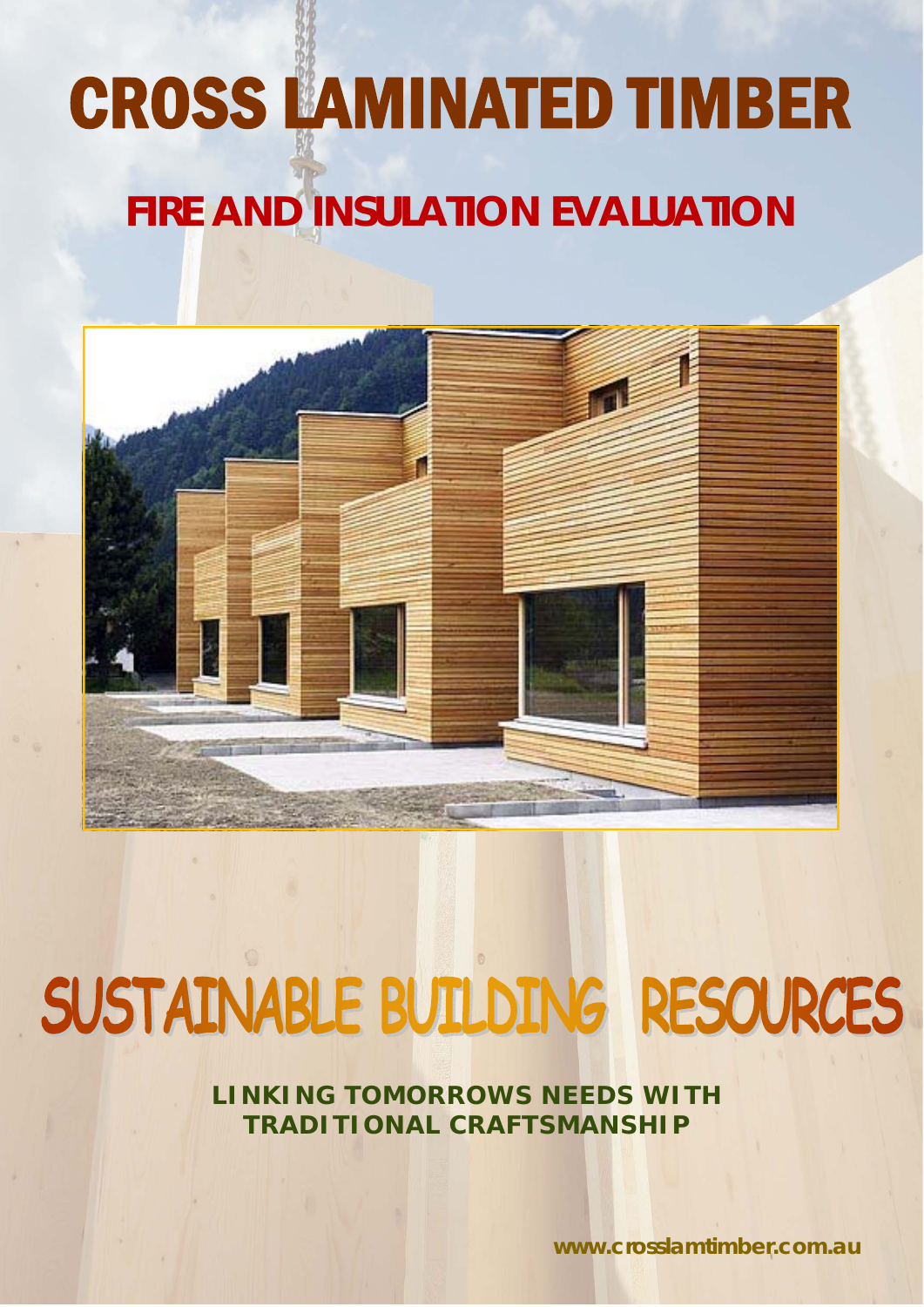# **Fire prevention with CLT elements**

**Cross laminated timber burns at a rate of 0.67 mm per minute and therefore the duration of the fire can be exactly calculated. The element connections are impervious to gas and smoke and the fire cannot spread. The CLT module functions in the case of fire like a capsule. A rapid spread of the fire is prevented due to the solid and secure construction. The fire remains in the room.** 

**Most fire victims do not die from burns, but from smoke and gas poisoning. This is an advantage of solid elements from single-ply boards. The fire must compete against solid wood without grooves on every part of the element.** 

**The whole construction is impervious to gas and smoke.** 

# **CLT burns but burns safely!**



**If one side of a CLT element burns with approx. 1.210 °C, only 9.5° C penetrates through to the other side of the 10 cm thick BS after 60 minutes. Therefore, just imagine that you use CLT as a roof element and outside the temperature is a summery 35 °C. How much of this summer heat would you feel in your living area?** 

What is actually the task of heat insulation, both in winter and summer?

**We are dealing with CLT thermo properties.** 

**Why is the handle of the frying pan made of wood?** 

Email: sbrsources@internode.on.net www.crosslamtimber.com.au *page 2 of 15* © 2012 Sustainable Building Resources Po Box 35 Macclesfield 5153 Phone 08 83889033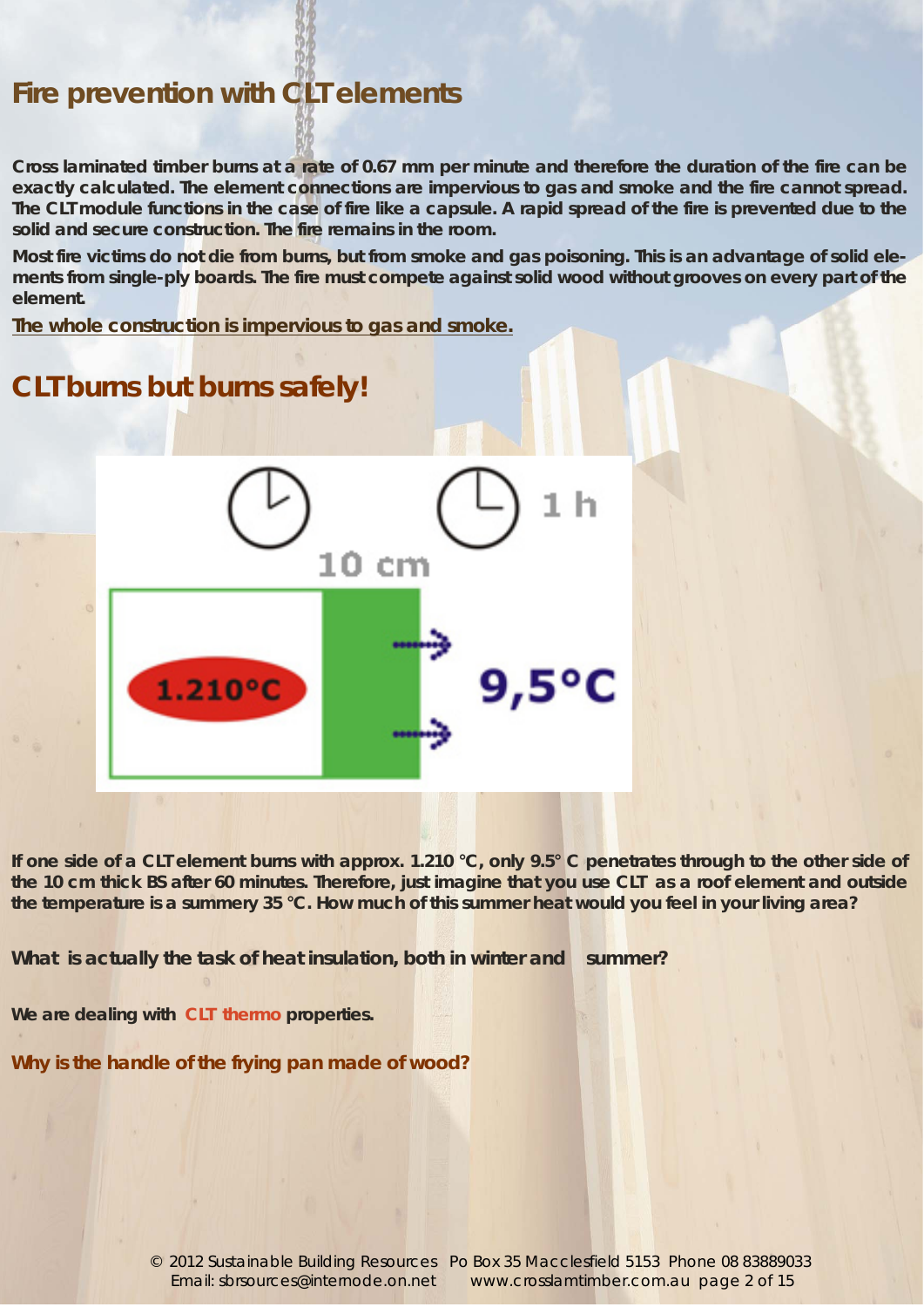# **CLT thermo » U-Value**

**In the fire protection paragraph, we informed you already that from 1,210°C on one BS side only 9.5°C penetrated through to the other side. What happens here to the energy from the fire? The energy is almost completely stored by the CLT element. This is why the frying pan handle is made of wood!** 

"... and what u-value does the CLT thermo wall have?" This is a frequently asked question.

#### **What actually is the u-value?**

**In the norm, it means heat transfer coefficient. The u-value is calculated. CLT thermo is a solid building material that insulates heat well and at the same time excellently stores it.** 

### *This and lots more is not considered by the usual calculation of the u-value.*

#### **... Store heat and save energy**



# **Measuring the u-value**

#### **The u-value can be measured according to EN ISO 8990 in a regulated heater box.**

This is 2 boxes that are separated by a wall made of light insulating material.

A 1 m2 large CLT thermo element is built into this wall. Now room 1 is constantly heated up to approx. 20°C and room 2 constantly cooled down to approx. 0°C. What happens? As is commonly known, heat flows from warm to cold. Thus, it flows through the wall from room 1 to room 2. The uvalue is then calculated from this heat flow, but only then when the heat flow, you could also call it heat loss, is constant.

How fast does the CLT thermo wall now lose heat to the outside? One waits about 140 hours, about 6 days, until almost a constant heat flow through the 211 mm CLT thermo wall takes place. The

u-value can only be calculated now.

If the u-value is calculated in this way, the important effect of the heat storage is completely ignored. The experiment shows that a larger part of the heating energy used for room 1 has been stored by the CLT thermo wall on the warm side, and transported very slowly to the outside.

**And what else is not taken into account with all these experiments? CLT thermo buildings are mostly not in the laboratory, but outdoors, in summer and winter, in the rain or sun.** 

Email: sbrsources@internode.on.net www.crosslamtimber.com.au *page 3 of 5* © 2012 Sustainable Building Resources Po Box 35 Macclesfield 5153 Phone 08 83889033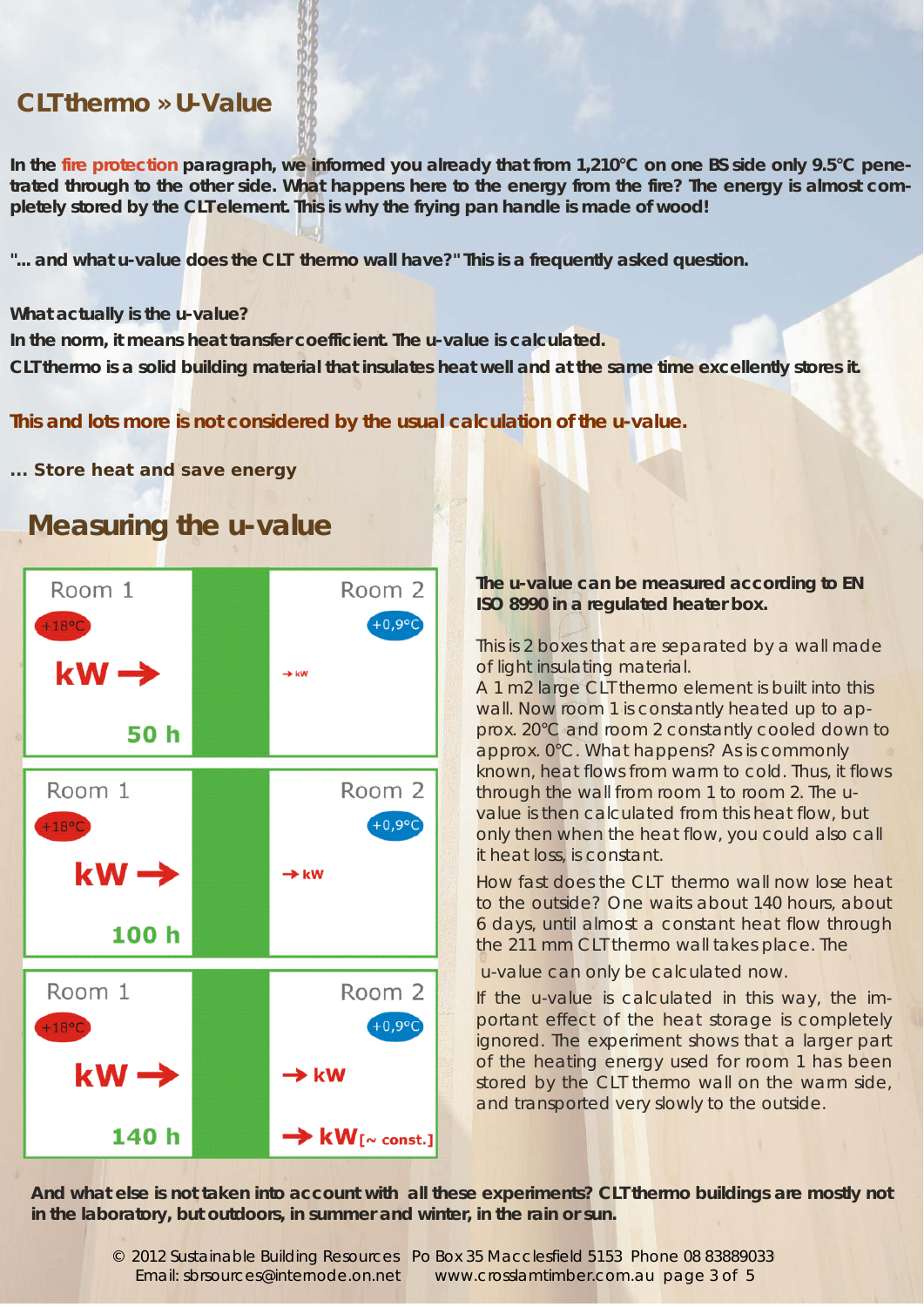We are conscious that the u-value of CLT thermo is very important for customers and interested parties. Building approval depends on this. Nevertheless, this question would be more important:

#### **" ... and how much energy does a BS thermo house actually need"?**

Nobody asks about the calculated consumption of a car. It is tested according to regulation and we all test this for ourselves almost every time we refuel.

We are not saying that the u-value is an incorrect characteristic. We do not doubt the u-value as such. However, we realize that the u-value, the way it is normally calculated, does not give the correct information about the energy behavior of CLT elements.

*Buildings made of BS thermo consume considerably less energy than conventional calculations show.* 

*The people, who live in CLT buildings, know that this is true.* 

# **... the natural radiant heat**

Have you ever gone skiing on a glacier? Yes? Then you know this already! At lunchtime, you sit in the sun in a t-shirt and drink wheat beer and this at a temperature of -8°C. How is this possible? We are sure there is a scientist who will explain this to you in detail. However, can the whole thing be calculated? Only with great difficulty. And how is it with CLT elements?

With the conventional regulators for calculating the heat load, stationary conditions of the building shell under laboratory conditions are assumed. Thus, the passive use of the solar energy in the wall and roof area, absorption of the solar rays, their storage and thereby the solar energy gain are unaccounted for. Calculating models exist already that take all of this into account. The so-called effective u-value of the building shell can be calculated in this way. A different effective u-value is given depending on whether the wall is facing north, south, east, or west. On the north side, it can even happen that the outside of the CLT wall heats up due to the absorption of the solar rays, so that no heat can be lost outwards again. The heat from inside "accumulates" in the outer layer of the wall.

**BS thermo building shells do not "know", that they cannot be calculated according to conventional rules and therefore cannot be properly evaluated.** 

*This is like he bumblebee. It has a wing area of 0.7 cm2 and weighs 1.2 grams. According to the*  laws of aerodynamics, it is impossible to fly with this ratio. However, the bumblebee does not *know this and just simply flies!* 

BS thermo is absolutely sustainable and saves resources. If you combine the passive use of solar from BS CLT elements with active use of solar by the use of a solar panels, the CLT construction can be kept warm in winter and cool in summer with only a small amount of additional energy.

With regards to all experiments, results and knowledge, we are working on drawing up an energy

concept for CLT elements. This integral concept should make it possible to estimate the expected energy consumption in the plan phase already.

Contents courtesy of Binderholz Austria